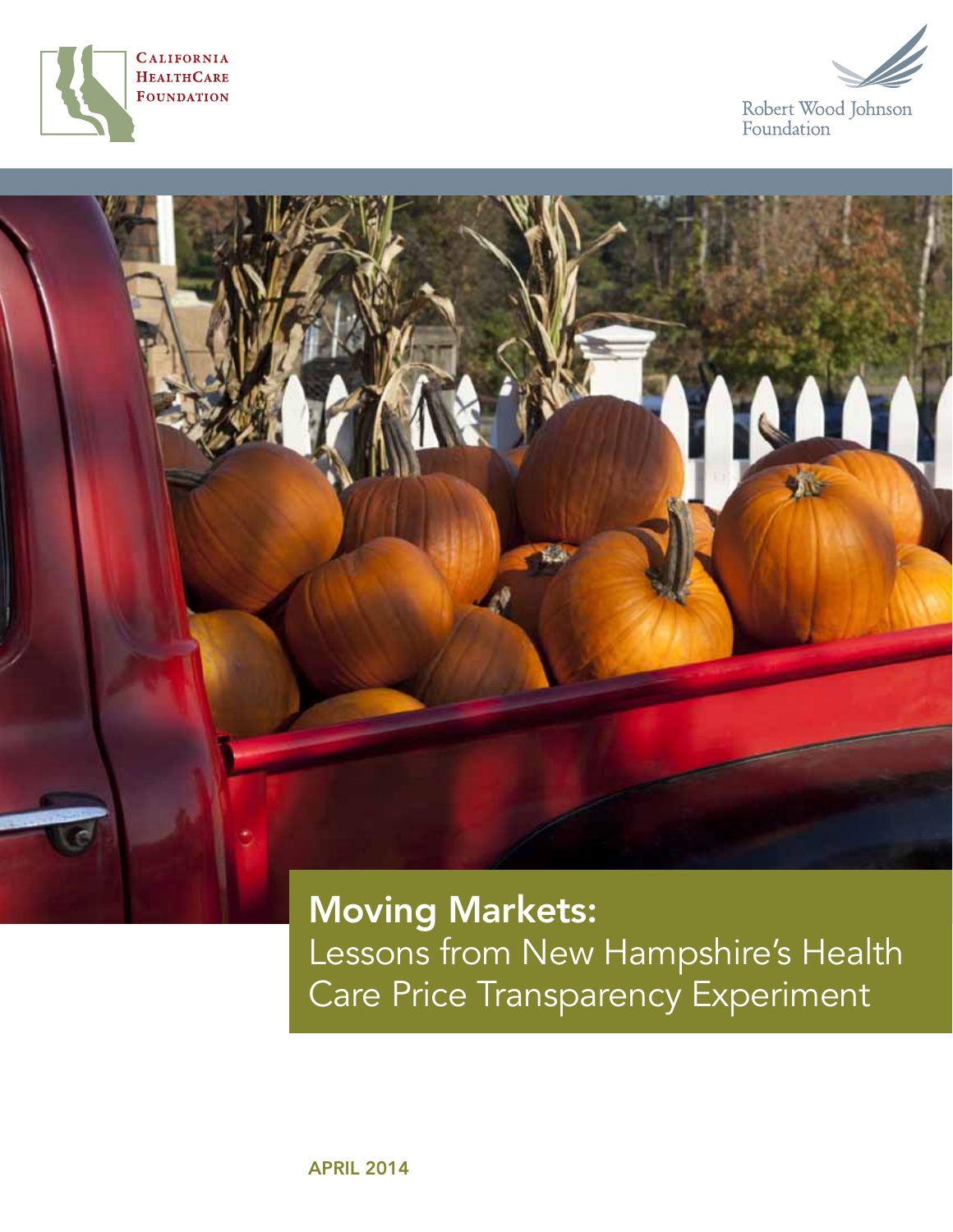#### About the Authors

Ha Tu is a senior researcher and Rebecca Gourevitch is a research assistant at Mathematica Policy Research in Washington, DC.

#### Methodology and Data Source

HSC researchers conducted 22 interviews between August and November 2013 with New Hampshire insurers, providers (hospitals, ambulatory surgery centers, imaging centers), legislators, and policy experts to gain their perspectives on how price transparency initiatives are affecting the New Hampshire health care market. Each interview was conducted by a two-person research team; notes were transcribed and jointly reviewed for quality and validation purposes. All interview data were coded and analyzed using Atlas.ti, a qualitative software program.

#### About the Foundations

This research was a joint project of the California HealthCare Foundation and the Robert Wood Johnson Foundation.

The California HealthCare Foundation works as a catalyst to fulfill the promise of better health care for all Californians. We support ideas and innovations that improve quality, increase efficiency, and lower the costs of care. For more information, visit [www.chcf.org](http://www.chcf.org).

For more than 40 years the Robert Wood Johnson Foundation has worked to improve the health and health care of all Americans. As the nation's largest health-focused philanthropy, we work with a diverse array of organizations and individuals to identify solutions and achieve comprehensive, measurable, and timely change. The Foundation brings experience, commitment, and a rigorous, balanced approach to the programs we support. We are striving to build a culture of health that will enable all Americans to live longer, healthier lives now and for generations to come.

## **Contents**

- 3 [Background: The New Hampshire Market](#page-2-0)
- 4 [Heightened Awareness of Price Variation](#page-3-0)
- 4 [Changes in Plan-Provider Leverage](#page-3-0)

#### 5 [Benefit-Design Changes](#page-4-0)

[High-Deductible Health Plans \(HDHPs\)](#page-4-0)  [Site-of-Service/Tiered-Copayment Products](#page-4-0) [Price-Shopping Tools with Incentives](#page-5-0)

7 [Competitive Responses by Hospitals](#page-6-0)

[Introduction of Lower-Priced Alternative Care Settings](#page-6-0) [Negotiation of Lower Contract Rates](#page-7-0) [Hospital-Sponsored Price Transparency](#page-7-0)

- 8 [Pressure on Hospitals](#page-7-0)
- 9 [Implications](#page-8-0)
- 11 [Endnotes](#page-10-0)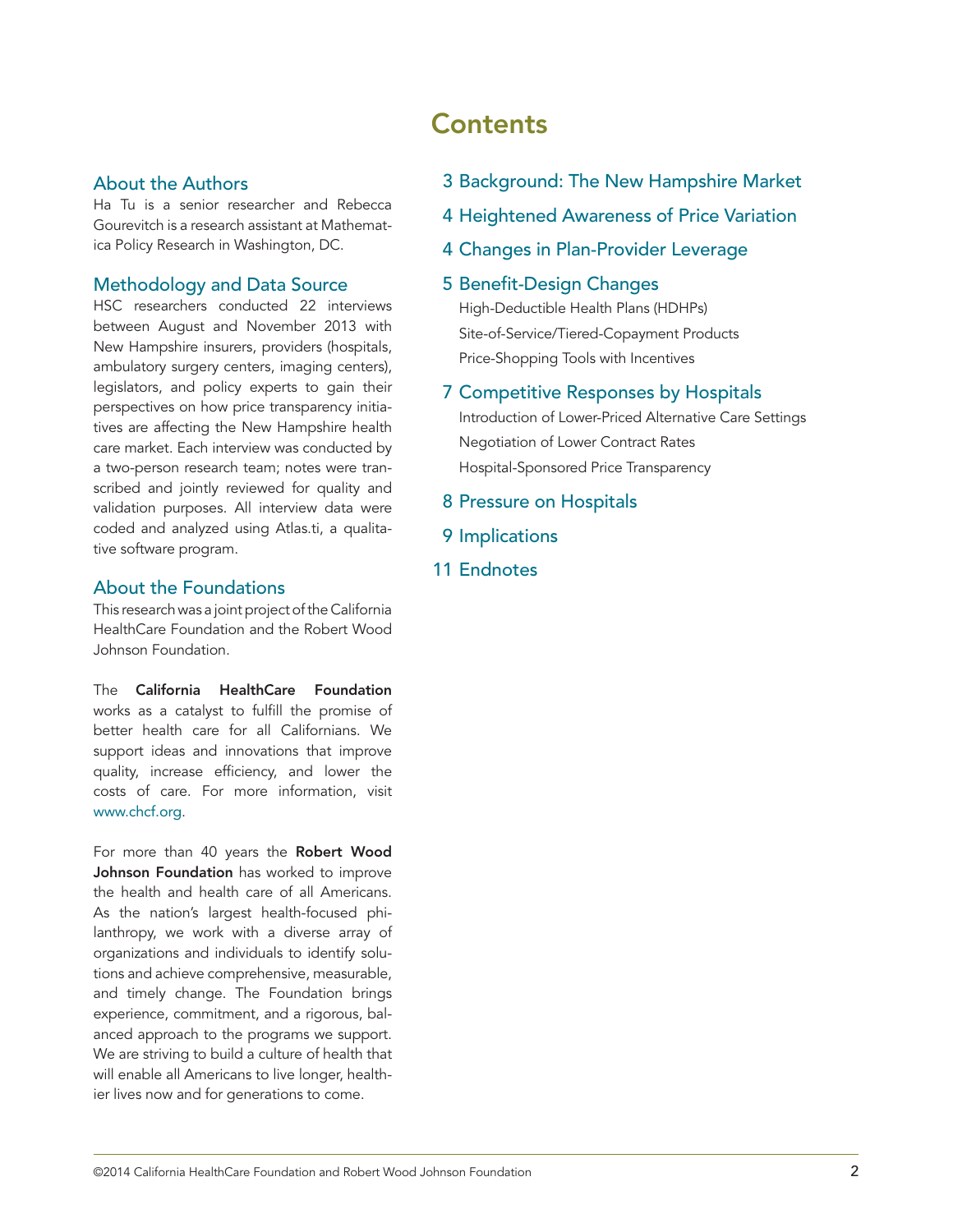<span id="page-2-0"></span>Ver the last decade, New Hampshire has pio-<br>
neered health care price transparency to<br>
support cost-conscious consumer behavior<br>
and ultimately spur competition and increase efficiency neered health care price transparency to support cost-conscious consumer behavior and, ultimately, spur competition and increase efficiency among health care providers.

In 2003, the state mandated one of the nation's first all-payer claims databases to collect provider pricing information. Using the claims data, the state in 2007 launched HealthCost, a publically available website that provides median bundled prices — both facility and physician payments — for about 30 common, mostly outpatient, services.<sup>1</sup> Unlike many early state-sponsored price transparency efforts that reported only hospital charges — retail prices that bear little relationship to the actual negotiated prices paid by private insurers — HealthCost presented provider-specific, insurer-specific median amounts paid for each service — potentially a much more useful consumer tool to compare prices.

How well has price transparency worked to fulfill the goals? This report looks at the steps taken in New Hampshire and how they have affected health care markets across the state. It updates a 2009 report by the Center for Studying Health Systems Change, which found no evidence that HealthCost had changed planprovider leverage or provider price variation two years after it was in place.<sup>2,3</sup>

The new analysis, based on interviews with a wide range of health care stakeholders and experts, shows that consumer use of HealthCost has remained modest and that the program did not fulfill a primary goal of directly encouraging consumer price-shopping. However, the research found a wide belief within the state's health care and policy communities that HealthCost was important in highlighting wide gaps in provider prices — particularly between hospital outpatient departments and freestanding facilities, but also among different hospitals.

## Background: The New Hampshire Market

Most of New Hampshire's 1.3 million residents live in the state's southern urban corridor, where the three largest cities — Manchester, Nashua, and Concord — are located. The southeastern Seacoast Region and central Lakes Region are home to much of the state's remaining population. Northern New Hampshire, in contrast, is sparsely populated.

Among New Hampshire's 26 acute-care hospitals, 13 receive Medicare payments under the prospective payment system (PPS) based on expected resource consumption. The remaining 13 are small rural institutions designated as critical-access hospitals, which receive cost-based Medicare and Medicaid payments. Most private insurers negotiate hospital payment rates as a percentage of Medicare rates. PPS hospitals are in the southern urban corridor, the Seacoast and the Lakes regions; critical-access hospitals are in rural areas, primarily in the north.

The greatest degree of provider competition exists in the southern urban corridor; Manchester and Nashua are the only cities to have two hospitals. In both cases, the two hospitals are located near each other. However, even in these cities, competition traditionally has been limited by the fact that, in both cities, one hospital has a religious affiliation and the other does not; many people have longstanding, deeply held preferences for one or the other. Outside the urban areas, the degree of hospital competition is substantially lower, and in rural areas, the hospital market is geographically segmented.

The dominant health plan in New Hampshire's commercial insurance market is for-profit Anthem Blue Cross Blue Shield, a WellPoint subsidiary. State data show Anthem held 44% of the commercial health insurance market in 2011, while national for-profit Cigna and regional nonprofit Harvard Pilgrim Health Care had shares of 24.5% and 21.7%, respectively.4 However, the data likely understate enrollment in self-insured products; market observers believed this likely results in an underestimate of Anthem's market share. Cigna's membership is almost exclusively in the large group market, while Harvard Pilgrim competes in all market segments and is Anthem's only significant competitor in the small group market.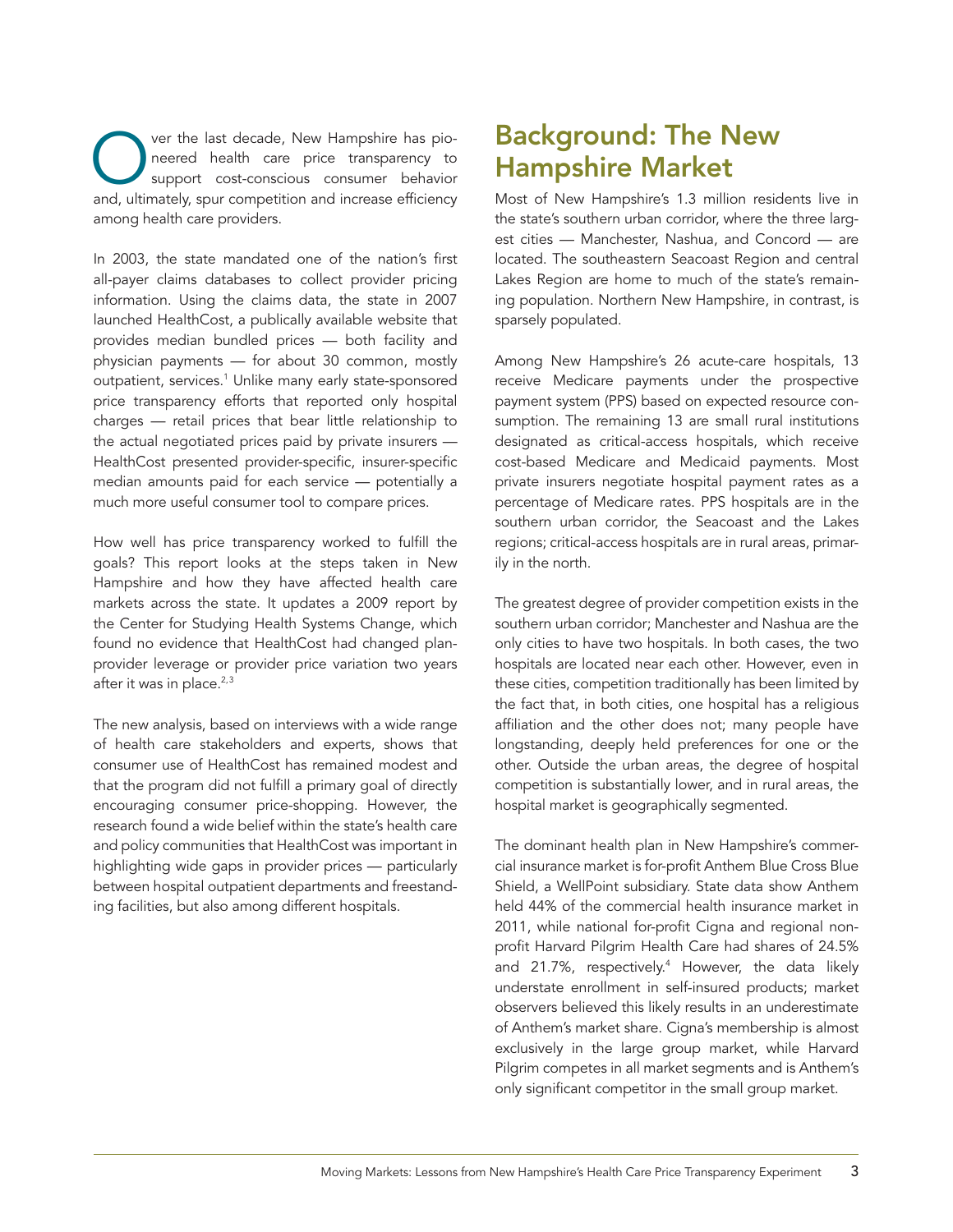# <span id="page-3-0"></span>Heightened Awareness of Price Variation

HealthCost heightened awareness of wide provider price variation, prompting state policymakers to launch subsequent public price transparency efforts, including several reports since 2009 analyzing key cost drivers of New Hampshire health care spending.<sup>5</sup> In supporting the view of high hospital price levels and trends as principal drivers of private-sector health spending, these reports intensified public scrutiny of high-price hospitals, and together with HealthCost, collectively helped change market dynamics, according to market observers.

Provider price variation "became part of…the fabric of communication about health care…. It permeated and still [permeates] every conversation" among health care stakeholders, according to one policy expert interviewed for this study. In turn, many respondents credited the changed market environment with helping to bring about two important developments in New Hampshire: a rebalancing of health plan-provider contracting leverage and a move toward new insurance benefit designs.

# Changes in Plan-Provider Leverage

Several respondents in the current study suggested that soon after the 2009 HSC study, the balance of plan-provider negotiating power began shifting significantly in New Hampshire, a result in large part of public transparency efforts highlighting wide variation in hospital prices. As evidence of this shift, most respondents pointed to a very public 2010–11 showdown between the state's largest insurer, Anthem Blue Cross Blue Shield, and Exeter Hospital, the most expensive hospital in the state. In June 2010, Anthem announced it would terminate Exeter's contract at the end of the year, citing Exeter payment rates that were nearly 50% higher than some competitors' rates.<sup>6</sup> Exeter countered with a proposal to limit rate increases to an average of less than 3% a year, but Anthem successfully held out for a new three-year contract, signed in early 2011, that reportedly cut rates overall rather than just reducing rate hikes.<sup>7</sup> Respondents universally regarded the outcome as an "undisputed win for Anthem," as one market observer said.

Heading into the Anthem contract negotiations, Exeter, which serves the state's Seacoast Region, had long been a high-price outlier, with many observers noting that a prestigious reputation and an affluent, loyal patient base insulated the hospital from pressure to lower prices. However, the price comparisons made available by HealthCost and subsequent public reports helped shine the spotlight on Exeter's outlier status. As one market observer suggested, "The sunshine effect [of price transparency]…changed the ground rules [of plan-provider contracting]…. There's recognition now that contractual negotiations are going to be somewhat in the public eye, in a way they never were in the past." Indeed, the Anthem-Exeter showdown was well documented by the local news media at the time, with at least one newspaper report using HealthCost price comparisons to provide evidence of Exeter's high prices.<sup>8</sup> As a result, according to a respondent familiar with the negotiations, "Public and employer sentiment was very supportive of [Anthem] during that dispute" — a reversal of historic patterns where "health plans don't usually come out on the good side of those arguments…as far as public opinion is concerned."

There was a very public showdown between the state's largest insurer, Anthem Blue Cross Blue Shield, and Exeter Hospital, the most expensive hospital in the state.

Respondents suggested that the outcome of the Anthem-Exeter contract dispute discouraged other highprice providers from trying to "play hardball…[especially] with Anthem" in rate negotiations. As a result, most respondents perceived that provider price variation has narrowed in recent years, as higher-price hospitals reportedly reduced rates or at least moderated their trends.<sup>9</sup>

In addition to price transparency's sunshine effect influencing the plan-provider contracting environment directly, several market observers also suggested that changes in health insurance benefit design — facilitated by public price transparency efforts — helped to further shift the balance of plan-provider leverage.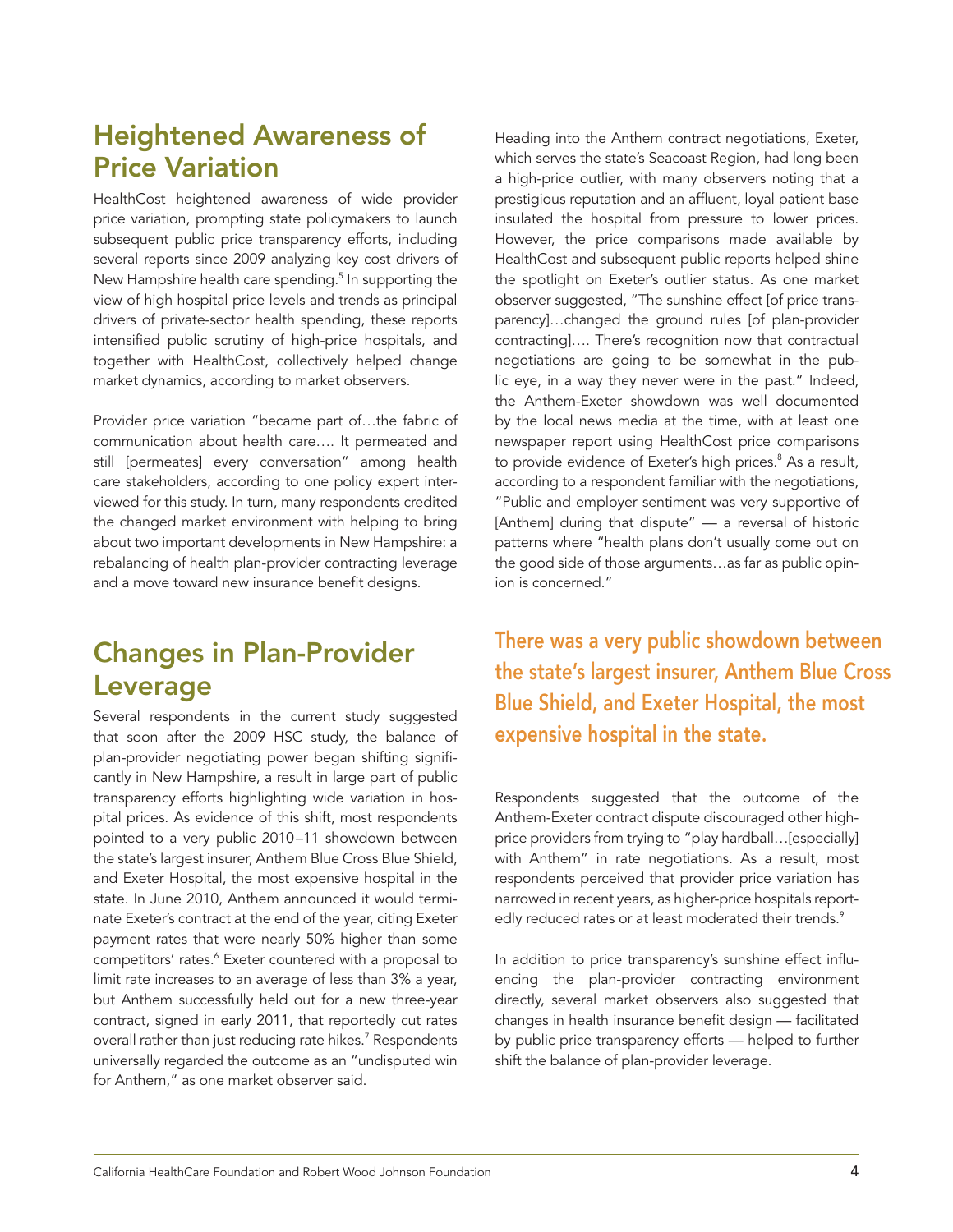## <span id="page-4-0"></span>Benefit-Design Changes

One of the major developments in the last few years has been the shift toward insurance products with benefit designs that give consumers financial incentives to be price-conscious when they choose providers. New Hampshire has experienced a more pronounced shift toward such benefit designs than health care markets elsewhere. Many respondents viewed the state's focus on price transparency as facilitating or accelerating benefitdesign changes; they also noted that, in turn, the shift in benefit structures increased the relevance and usefulness of consumer price transparency tools. Shifts in benefit design include the following.

### High-Deductible Health Plans (HDHPs)

With HDHPs<sup>10</sup> exposing consumers to more out-ofpocket costs at the point of service, consumer incentives to price-shop when choosing providers increased accordingly, especially for outpatient services. Statewide enrollment in HDHPs soared from 1.5% of commercial enrollment in 2006 to 18% in 2011, steeper growth than the national trend.<sup>11,12</sup> HDHPs gained even greater traction in the small group market (2 to 50 workers), where they accounted for 29% of enrollment in 2011.

Most market observers noted that HDHP growth is a broader national trend that would have occurred locally in the absence of public transparency efforts. However, some respondents did suggest that, at the margin, New Hampshire's focus on price transparency may have facilitated HDHP growth, by highlighting wide provider price variation and laying the groundwork for employers to adopt benefit designs that "put more of the onus on enrollees to choose efficient [providers]," according to one market observer. Respondents also noted that HDHPs, with their higher out-of-pocket exposure, have increased consumer demand for health plan-sponsored price-shopping tools.

### Site-of-Service/Tiered-Copayment **Products**

A more targeted and recent benefit-design innovation — one that now pervades the state's small group market — features steep cost-sharing differentials for laboratory services and ambulatory surgeries, depending on whether a patient chooses a hospital-based or freestanding facility. When patients use independent labs, they incur no out-of-pocket costs, and when they use freestanding ambulatory surgery centers (ASCs), they are subject only to copayments ranging from \$75 to \$100, depending on the service. In contrast, those who choose a facility designated as a hospital outpatient department are subject to their policy's full deductible and copayment or coinsurance requirements.

For the subset of consumers enrolled in HDHPs, the cost-sharing differential between hospital-based facilities under the tiered-copayment benefit is especially stark. Anthem first introduced this benefit design, which it calls Site of Service, in 2009, and now embeds the feature in all small group products. Because nearly all independent labs and freestanding ASCs are concentrated in the more urban, southern region of the state, with a few scattered in the central Lakes Region and southeast Seacoast Region, this benefit design poses greater access challenges for consumers living in the sparsely populated northern area of the state.

Many likely have to travel significant distances to use a preferred provider. Of the independent labs, LabCorp, for example, has no facilities north of Exeter (Seacoast Region) and Quest has no facilities north of Gilford (Lakes Region) — requiring drives of up to two or three hours for many consumers in the north country. Recently, Anthem announced that two northern hospitals — Androscoggin Valley and Upper Connecticut Valley — have been designated as low-price options for both lab services and ambulatory surgeries, thus providing more alternatives for consumers. Reportedly, these hospitals renegotiated payment rates with Anthem to qualify as low-price providers under the Site of Service benefit design.

Between 2009 and 2013, Anthem was the only health plan featuring a product with this type of tiered-copayment benefit design. According to executives of multiple health plans, the lower premiums offered for these products enabled Anthem to gain significant market share, especially in the acutely cost-conscious small group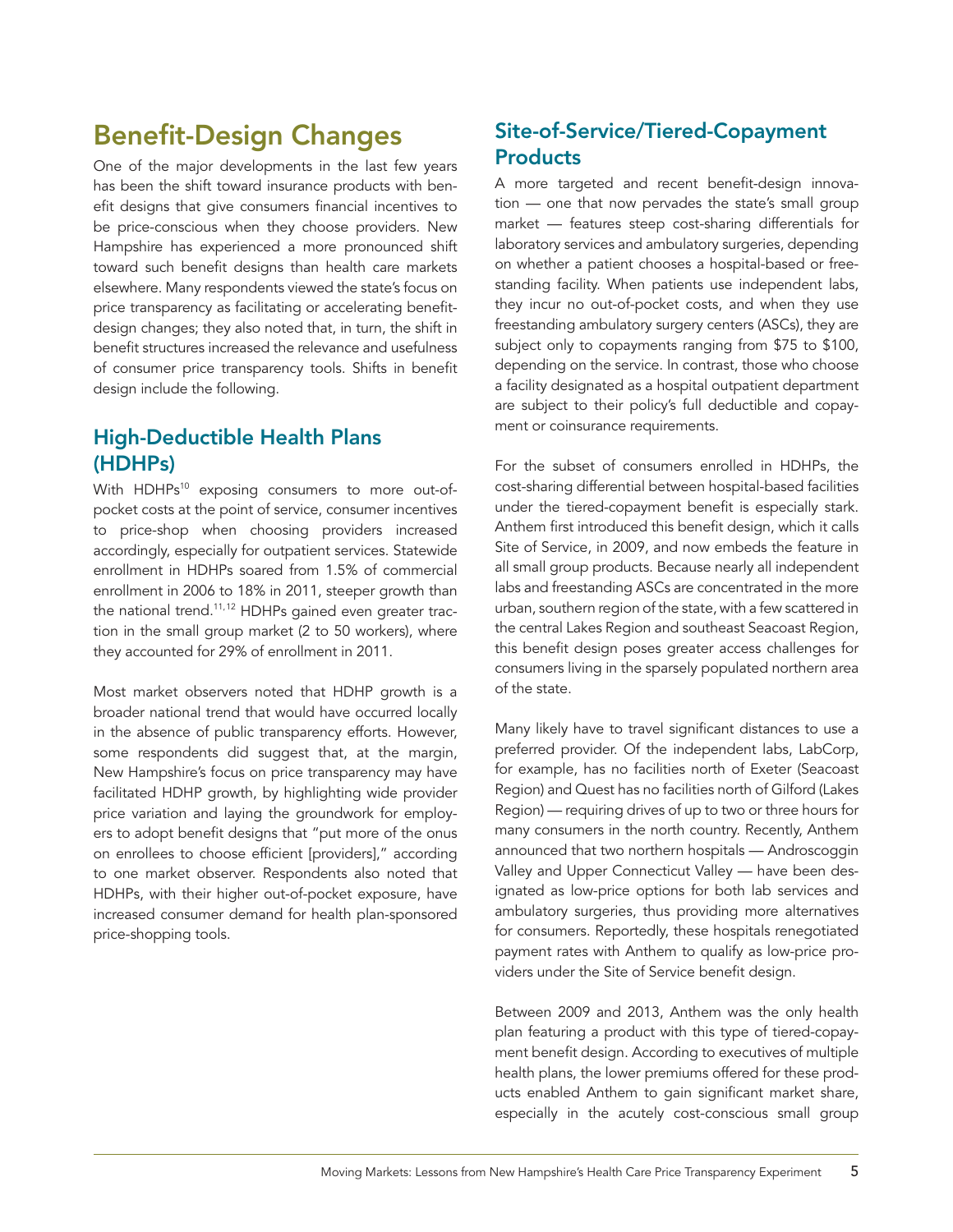<span id="page-5-0"></span>market. In January 2013, Harvard Pilgrim — Anthem's only notable competitor in the small group market launched its version of the benefit design — called LP for low-cost provider. Unlike Anthem, however, Harvard Pilgrim has not made tiered copayment a standard (mandatory) feature across its entire small group product line. Approximately half of Harvard Pilgrim's small group enrollees are covered by products with tiered copayments for lab services and ASCs.

Tiered-copayment designs have been gaining traction with many of New Hampshire's larger employers as well. Approximately 70% of Anthem's large group members are enrolled in products with the Site of Service design. In 2014, the state government — New Hampshire's largest employer — transitioned its entire workforce to the Site of Service benefit design.

### The benefit design changes have helped inject competition into the rural criticalaccess hospital market.

Health plans reportedly are exploring opportunities to expand the tiered-copayment design to other services with large price variations between hospital-based and independent providers. Services under consideration include high-end imaging, physical therapy, and occupational therapy. However, key barriers have prevented these services from being integrated into the benefit design to date. For imaging, there has been a dearth of lower-price, independent facilities in New Hampshire. One health plan executive noted that some national imaging companies are now exploring whether to launch operations in the state. For physical therapy and occupational therapy, the key barrier to tiered cost sharing has been enrollees' difficulty in distinguishing between hospital-based and independent facilities, because many hospital-owned clinics are not on hospital campuses. As a result, enrollees might mistakenly believe they are using an independent facility — and eligible for minimal cost sharing — when they are actually using a hospital-based facility subject to high out-of-pocket costs. Educating enrollees about the subset of facilities eligible for lower cost sharing poses a challenge to health plans, and failure to do so might trigger significant consumer backlash against health plans.

Several respondents suggested that price transparency played an important role in facilitating tiered-copayment benefits. As one policy expert said, "Having that [HealthCost price comparison] information out there may have helped lead insurers and employers to think of more unique benefit designs like site of service…and tiered- or preferred-provider networks." Other market observers had a somewhat different view, noting that health plans, including Anthem, already were well aware of broad provider price variation and perhaps "would have had site-of-service-type products on the drawing board" even without price transparency. But they also observed that by focusing public scrutiny on price variation, HealthCost and other public transparency efforts likely made employers more receptive to tiered-copayment benefit designs and more willing to deal with any employee pushback against the restrictions.

### Price-Shopping Tools with Incentives

Health plans have expanded their consumer price-shopping tools by making them more user-friendly, providing more specific price estimates, and offering meaningful financial incentives to consumers for choosing lowerprice providers. These reward-based shopping tools can be featured along with site-of-service/tiered-copayment designs, or they can be offered independently. The most prominent example of a reward-based shopping tool is Anthem's Compass SmartShopper program, which supports price shopping for more than 40 high-volume, elective outpatient procedures — for example, mammograms and colonoscopies — and diagnostic tests, such as CT scans and MRIs.<sup>13</sup> Enrollees can compare out-ofpocket costs for different providers on the SmartShopper website or by telephone, because, as one transparency expert noted, "Many people still like to have their hand held throughout the communication process." If patients opt to have procedures performed at a lower-price provider recommended by SmartShopper, they receive a substantial financial reward, usually about \$100. Enrollees receive a smaller reward if they choose a lower-price, but not the lowest-price, provider. Rewards can be larger for services that have more significant price variation.

SmartShopper was launched in 2010 to serve large, selfinsured employers, most notably the city of Manchester and the state of New Hampshire. In January 2013, Anthem introduced SmartShopper to the fully insured small group market, embedding the feature into all small group products.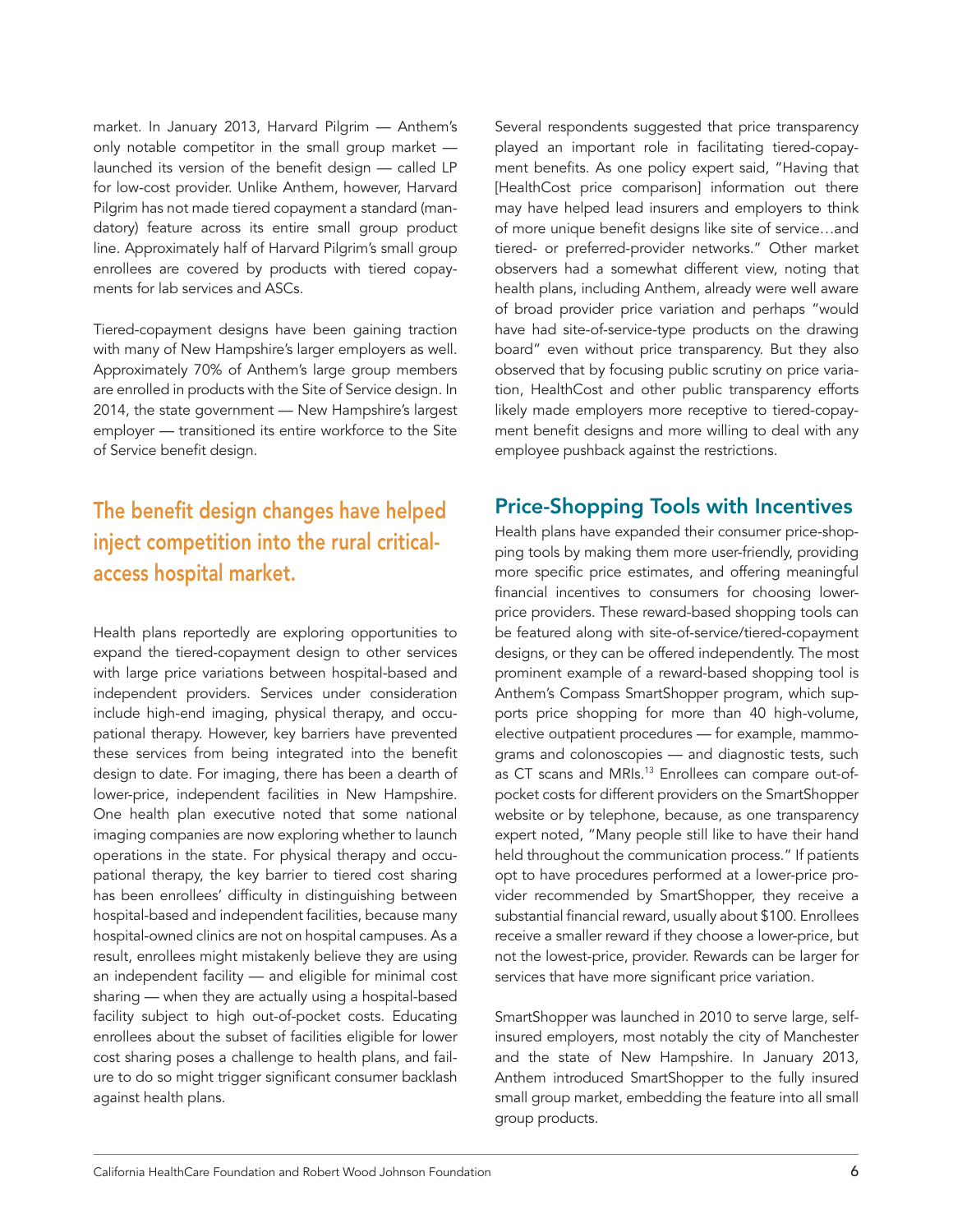<span id="page-6-0"></span>Harvard Pilgrim has a similar shopping tool called SaveOn, which is structured much like SmartShopper, but also provides nurses who can help enrollees make an appointment at the lower-price provider. SaveOn is a phone-only service, but Harvard Pilgrim also has launched an online price-shopping tool — called Now iKnow — that allows consumers to compare their out-ofpocket costs for different providers. Both the Now iKnow and SaveOn tools are available to all of Harvard Pilgrim's commercial enrollees in New Hampshire.

Hospital respondents throughout the state noted that their volumes for elective outpatient services have declined as a result of these reward-based price-shopping tools, combined with tiered-copayment benefits. The access challenges are considerably greater for patients in the northern area of the state, as they likely would have to travel considerable distances to earn rewards for using lower-price providers.

Unfortunately, the benefit-design changes described above do not reach all consumers. New Hampshire residents lacking health insurance constitute a key group of consumers who are beyond the reach of the new private-sector benefit designs and price-shopping tools. As several respondents observed, self-pay patients — in contrast to the commercially insured — have long been price shoppers, because the extent of their out-of-pocket exposure makes them more sensitive to price variation. Thus, uninsured consumers are the group most likely to benefit from public transparency programs and most likely to be affected when those programs are not kept up to date. (As a result of both data issues and staffing constraints, HealthCost data currently are available only through 2010.) However, as several respondents noted, public awareness and use of HealthCost was limited overall, and many uninsured consumers who attempt to price shop continue to do so "the low-tech way," simply by calling different providers to ask for price quotes.

# Competitive Responses by Hospitals

By leading some consumers to switch to lower-price providers, new benefit designs such as tiered copayments and reward-based shopping tools have spurred hospitals to attempt to retain or regain patient volumes. Hospital responses include the following.

### Introduction of Lower-Priced Alternative Care Settings

Several hospitals have launched non-hospital-based labs, ASCs, urgent care centers, and other outpatient facilities. These facilities have a substantially lower pricing structure than hospital outpatient departments. Perhaps the most prominent example is the Surgery Center of Greater Nashua, a new ASC jointly sponsored by three of the state's major hospitals — Dartmouth-Hitchcock Medical Center, St. Joseph's Hospital, and Southern New Hampshire Medical Center. Another example is a new urgent care center owned by Wentworth-Douglass Hospital in the Seacoast Region. This facility's prices reportedly are 35% less than the hospital's emergency department prices for the same services.

In many cases, these hospital-owned facilities are still more expensive than their independent, freestanding counterparts. In such cases, the facilities do not qualify as low-priced providers under site-of-service/tiered-copayment benefit designs, but they might still prove attractive to consumers — including public employees — not subject to those benefit designs. And, even for consumers subject to tiered copayments, paying out of pocket for some routine services, such as lab work, may be a viable alternative, especially if the facility can combine the advantages of convenience, hospital brand-name recognition, and reasonable pricing. Also, for the large number of consumers who can earn financial incentives under Anthem's and Harvard Pilgrim's reward-based priceshopping programs, using a mid-priced facility allows them to earn rewards — albeit lesser rewards than would be earned for using the lowest-price providers.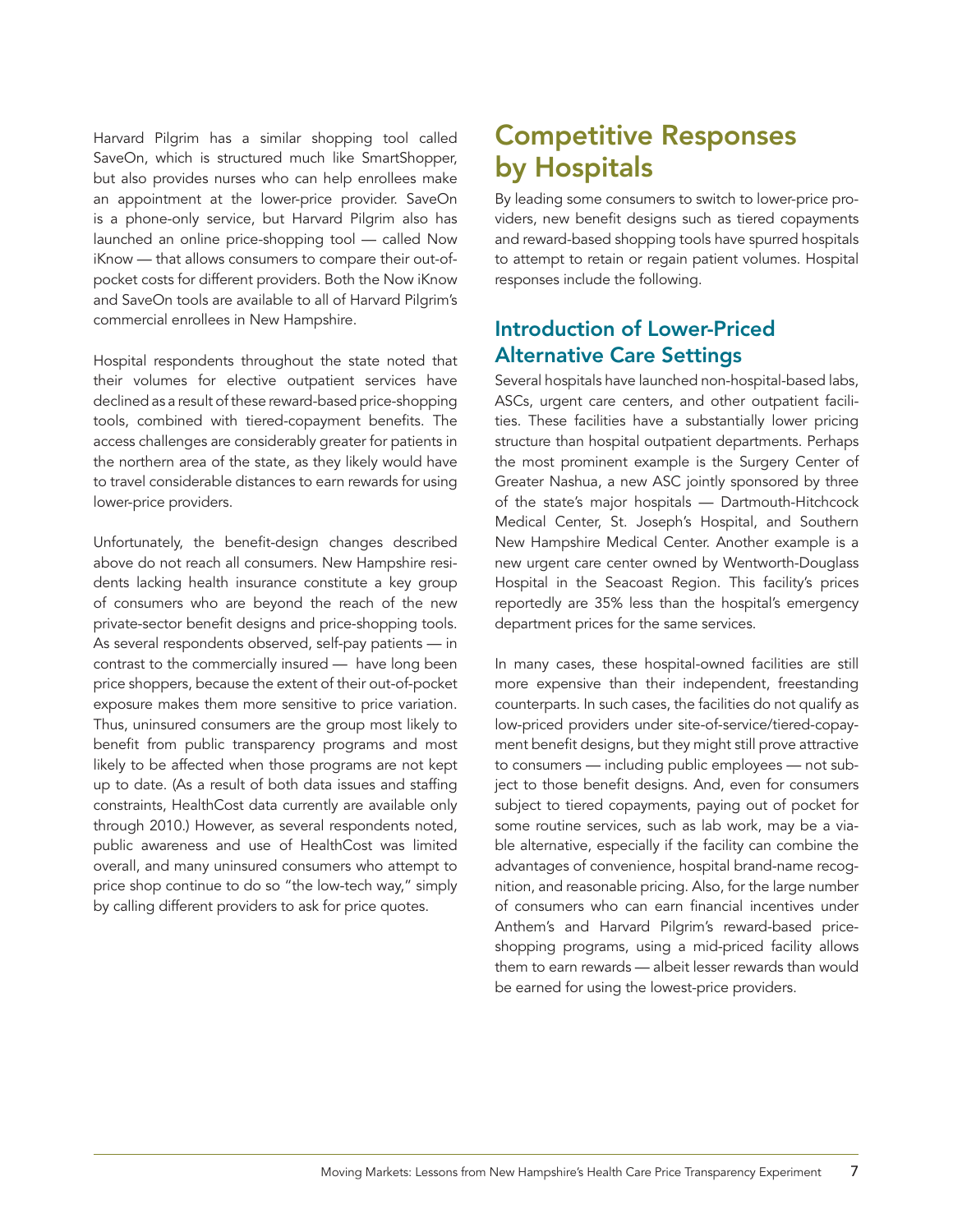### <span id="page-7-0"></span>Negotiation of Lower Contract Rates

Respondents reported that some hospitals have renegotiated lower payment rates for certain services with specific insurers to qualify for participation in site-of-service/ tiered copayment benefit designs. Androscoggin Valley and Upper Connecticut Valley have been designated as low-price providers under Anthem's Site of Service benefit design, presumably after negotiating lower rates with Anthem. In addition, Concord Hospital lowered its lab rates, and Lakes Region General Hospital and Franklin Regional Hospital lowered both their lab and ASC rates, to become low-price provider options for Anthem's Site of Service enrollees. The new Surgery Center of Greater Nashua also has rates low enough to earn low-price Site of Service designation. Other hospitals reportedly are in similar discussions with Anthem and Harvard Pilgrim to lower payment rates for lab services and ambulatory surgeries to earn preferred status.

Market observers noted that the benefit-design changes, which they credited in part to public price transparency efforts, have helped inject competition into the rural critical-access hospital market. These hospitals have long held geographic monopolies, and until the new benefit designs incentivized consumers to travel to minimize out-of-pocket costs, there had been little reason for the hospitals to compete on price.

### Hospital-Sponsored Price **Transparency**

Some low- to mid-price hospitals have implemented their own price transparency initiatives to focus attention on their favorable prices relative to competitors. Hospitals that have price transparency websites generally display charges (retail list prices) for common inpatient and outpatient services — information of limited usefulness to insured consumers, because each insurer negotiates its own prices with each hospital. Hospital websites also often display the discounted price that uninsured patients can expect to pay for each service. Hospitals that

The New Hampshire Hospital Association is posting charges on its website for 50 common outpatient procedures at all New Hampshire hospitals.

have introduced lower-price care settings typically use their transparency sites to highlight the reduced prices available at these facilities. Only a few hospitals have transparency websites, but it has become more common for them to provide price quotes by telephone. The New Hampshire Hospital Association (NHHA), whose members include 20 of the state's 26 hospitals, has developed best practices for responding to patient requests for price information. NHHA also is posting charges on its website for 50 common outpatient procedures at all New Hampshire hospitals.

## Pressure on Hospitals

Hospital efforts to respond to changing market demands by becoming more price-competitive may not be sufficient to save some institutions from having to merge to stay in business or having to close altogether, according to most respondents. Indeed, in some cases, the effort to become more price-competitive might even hasten the demise of certain hospitals — for example, in the case where a hospital with already low or negative margins undertakes price reductions that outpace its cost-cutting efforts.

Not all respondents, even in the hospital sector, viewed impending hospital consolidation as a negative development, with several observing that 26 hospitals exceeded the needs of a population of 1.3 million people. In particular, market observers questioned whether many rural areas should have local hospitals at all, with one observer suggesting, "we could turn some of the hospitals in the northern part of the state into helicopter landing pads" to transport patients to larger hospitals in the south.

Adding to the pressure on hospitals is Anthem's recent decision to offer only a limited network of hospitals in the products it is selling on the federal health insurance exchange for New Hampshire. Anthem is the only insurer participating in the state's exchange in 2014, and its narrow network excludes 10 of the state's 26 hospitals. And, Anthem's payment rates to hospitals for exchange products reportedly are no higher than Medicare rates. Hospitals described this as a significant rate cut compared to commercial rates, and to the extent that state residents newly covered by exchange products previously had individual insurance, that view is accurate. But to the extent that state residents buying on the exchange previously lacked insurance, the impact on hospitals of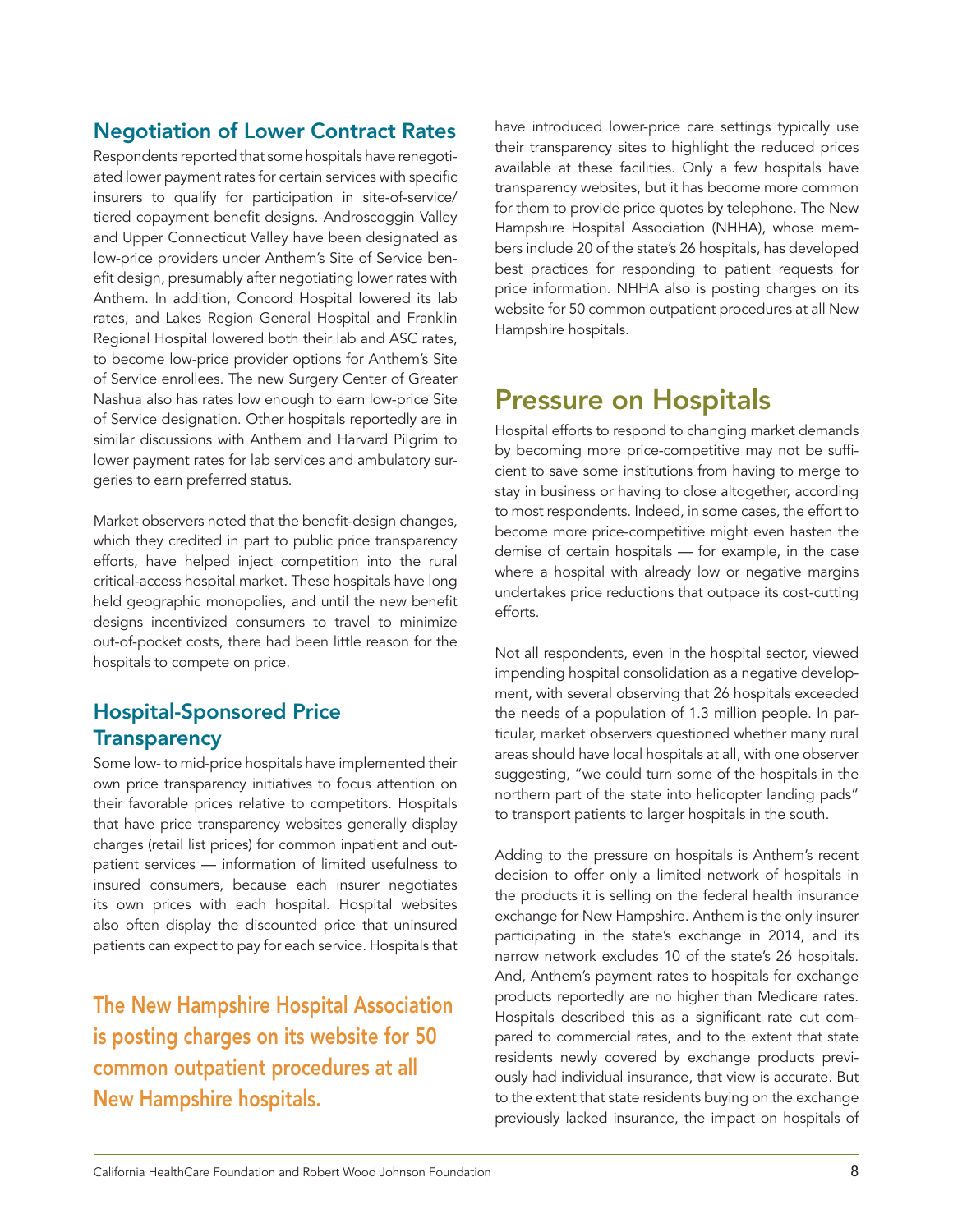<span id="page-8-0"></span>receiving Medicare rates is less certain and, in some cases, may be beneficial.

Hospital executives noted that the new Anthem narrow network compounds many longstanding payment challenges for New Hampshire hospitals. According to several hospital respondents, New Hampshire's Medicaid payment rates are among the lowest in the nation, putting extra pressure on hospitals to negotiate commercial rates high enough to subsidize Medicaid care.<sup>14</sup> Many respondents viewed the absence of state income, sales, and payroll taxes as the key to what one market observer described as "perennial revenue shortfalls" that cause state policymakers "to squeeze providers continually on Medicaid [rates]."

Recent tightening of New Hampshire's Medicaid payments represents an additional pressure on hospitals. Since 1991, the state has levied a Medicaid Enhancement Tax (MET) on its 13 PPS (non-rural) hospitals. Originally, the tax's purpose was to maximize federal Medicaid disproportionate share hospital (DSH) funding, which helps subsidize care for low-income, uninsured people. Until 2010, all MET funds were returned to the hospitals through DSH payments. However, beginning in 2010, a change in state funding methodology resulted in nine hospitals receiving lower DSH payments than they paid in MET taxes. And, beginning in 2012, the state cut Medicaid payment rates but did not reduce the hospital tax, prompting 10 hospitals to sue the state — the litigation is ongoing.

Several hospital respondents contended that price transparency initiatives, by focusing on a very limited set of outpatient services, were engaging in a form of "cherry picking" that was misleading and biased against hospitals. They noted that hospitals — unlike freestanding facilities — are obligated to accept all patients regardless of insurance status and to provide a full range of inpatient services, including unprofitable services that require cross-subsidization. On the first point — the need to subsidize Medicaid and uninsured patients — health plan executives and market observers believed hospitals had a valid complaint. However, on the second point — the need to cross-subsidize less-profitable or unprofitable services — several non-hospital respondents suggested that the system of hospital pricing needs to evolve to the point where the price for each hospital service is closely tied to the cost of providing that service. One market observer noted that "the current system [of hospital pricing] is much too opaque…[and] byzantine," and suggested that one of price transparency's key contributions would be to lead eventually to a system where relative prices are more closely tied to relative costs.

## **Implications**

New Hampshire has played a more active role than nearly any other state in fostering price transparency. Most New Hampshire stakeholders agreed that the state's actions influenced health care market dynamics — not by stimulating consumer shopping directly, as most policymakers originally had envisioned, but by focusing attention on the wide variation in provider prices and thus helping to foster changes in benefit design. The new benefit designs have increased consumer financial incentives to compare prices and choose lower-price providers and, in turn, have increased the usefulness and relevance of health plan price-shopping tools. Without the initial investment in public price transparency, many respondents believed that changes in benefit design and introduction of priceshopping tools in the private sector would have gained little traction.

New Hampshire's experience also points to the limitations of price transparency on a number of dimensions. First, the structure of the New Hampshire market imposes limits on the degree to which the public disclosure of provider prices can stimulate provider competition. A small market with relatively few providers — many of them vertically integrated and some with geographic monopolies — New Hampshire has limited opportunities to steer consumers to lower-price alternatives. As noted, tiered-copayment benefits have yet to expand beyond lab services and ambulatory surgeries, because other services, such as specialty imaging, lack low-price alternatives in the state. Perhaps a larger market with more independent/freestanding providers, or even more vigorous competition within the hospital sector itself, might see greater impact from investment in public price transparency. On the other hand, some observers suggested that being in a small market was precisely what allowed a policy intervention like HealthCost to capture the attention of all the major market players. It led to more transparency efforts and ultimately influenced private-sector benefit designs in ways that shifted patient incentives and, ultimately, patient volume.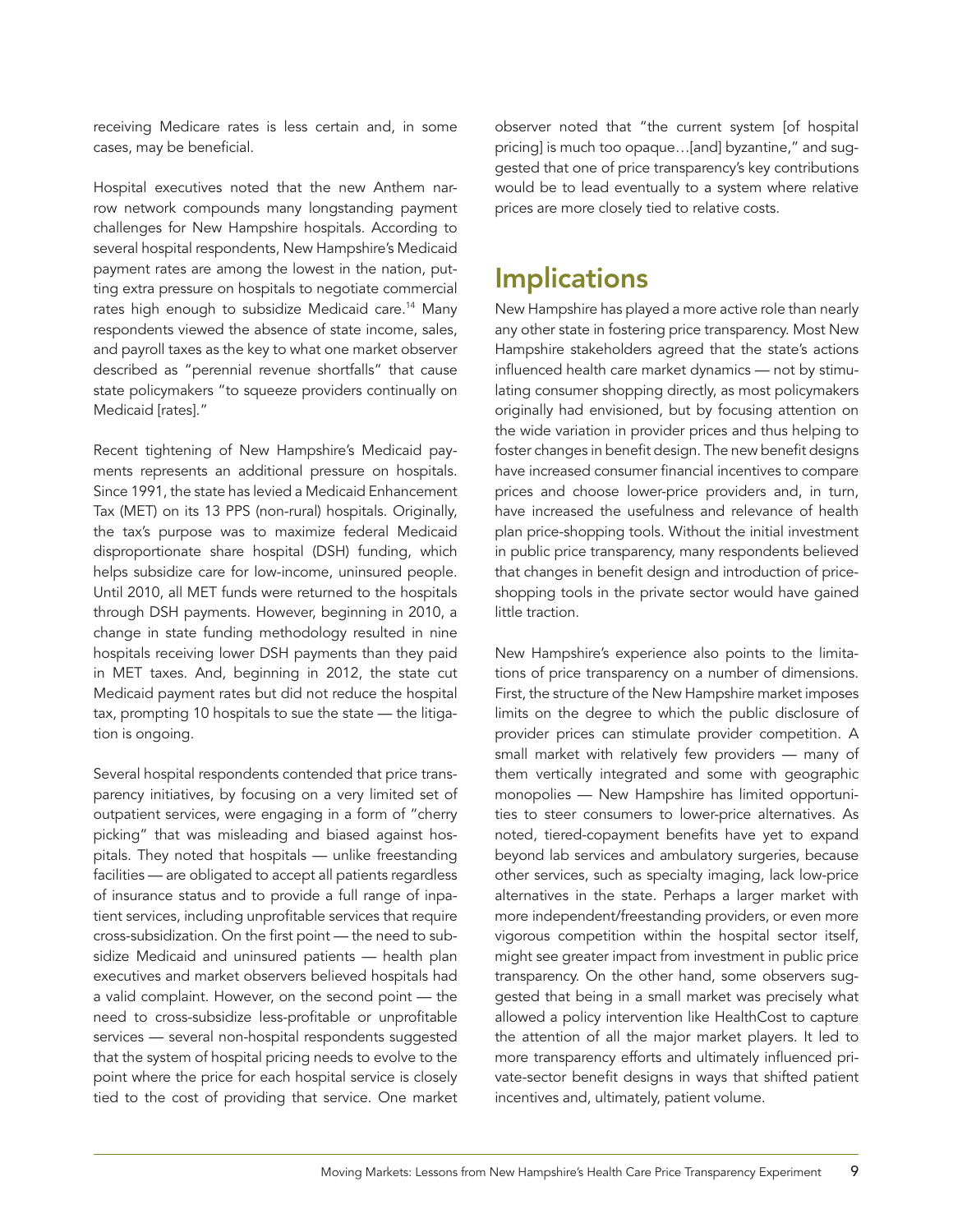The New Hampshire experience also highlights the limitations of using price transparency as a tool to contain health costs by squeezing commercial payment rates in a market with Medicaid payment rates widely regarded as inadequate. If hospitals face too much pressure to compete on price for privately insured patients, it may threaten their financial viability. The extent to which that ultimately will happen depends on how close hospitals are to exhausting their cost-cutting opportunities. However, the larger point is that the savings that can be reaped from the commercial sector as a result of transparency efforts are likely to be more limited than some policymakers expect in a market where commercial payments have to compensate substantially for chronic Medicaid underfunding.

Price transparency proponents often assume that if provider price gaps narrow and price trends moderate, purchasers and consumers inevitably benefit through a reduction in health insurance premium trends. However, as many hospital executives and some market observers noted, how much that happens depends heavily on the structure of the insurance market. In New Hampshire's market, the largest insurer has for-profit status, which may lead to a substantial portion of any gains extracted from hospitals accruing to the insurer's shareholders rather than local insurance purchasers. The Affordable Care Act's medical-loss-ratio provision should mitigate, at least in part, the potentially adverse impact on the local community, since it requires insurers to spend at least 80% to 85% of premium dollars on medical care. Insurers falling short of these standards must provide rebates to their customers. State policymakers can also address this issue through regulatory oversight of premiums or by attracting more competitors into the insurance market.

Finally, without meaningful quality information, price transparency does not allow purchasers or consumers to assess overall value when choosing providers. New Hampshire does have some quality transparency — for example, a report card sponsored by the New Hampshire Purchasers Group on Health — but it is confined to hospital comparisons and does not address quality of independent or freestanding alternatives. Currently, under tiered-copayment and reward-based benefit designs, consumers are being steered to lowcost providers with no quality information other than the assurance that inclusion in the insurer's provider network is evidence that a quality floor exists. For routine lab tests, this may not pose an issue, but for ambulatory

surgeries and many other outpatient services, providing consumers with quality information is critical if they are to compare value across providers. Further, it is important to note that in the absence of quality information, many consumers may draw the erroneous conclusion that high prices signal high-quality care. This assumption is likely to lead consumers to push back more vigorously against health plan efforts to steer them to low-price providers.

Because health care pricing is a local phenomenon, the fact that New Hampshire is a small state with only a few markets does not alter the dynamics at play in each individual market.

Overall, the New Hampshire experience offers important lessons for other states considering transparency efforts. It illuminated the interplay of transparency, media attention, employee benefit designs, and health plan/hospital negotiations which can (and did) lead to a change in the balance of power for high-price hospitals.

Because health care pricing is a local phenomenon, the fact that New Hampshire is a small state with only a few markets does not alter the dynamics at play in each individual market. The same principles would apply in large states with a multitude of markets. Although it might have been useful to study New York, California, Illinois, Florida, or Texas because of their large size, the Granite State was the only one that had the fundamentals of transparency in place, including a five-year-old consumer-facing price website.